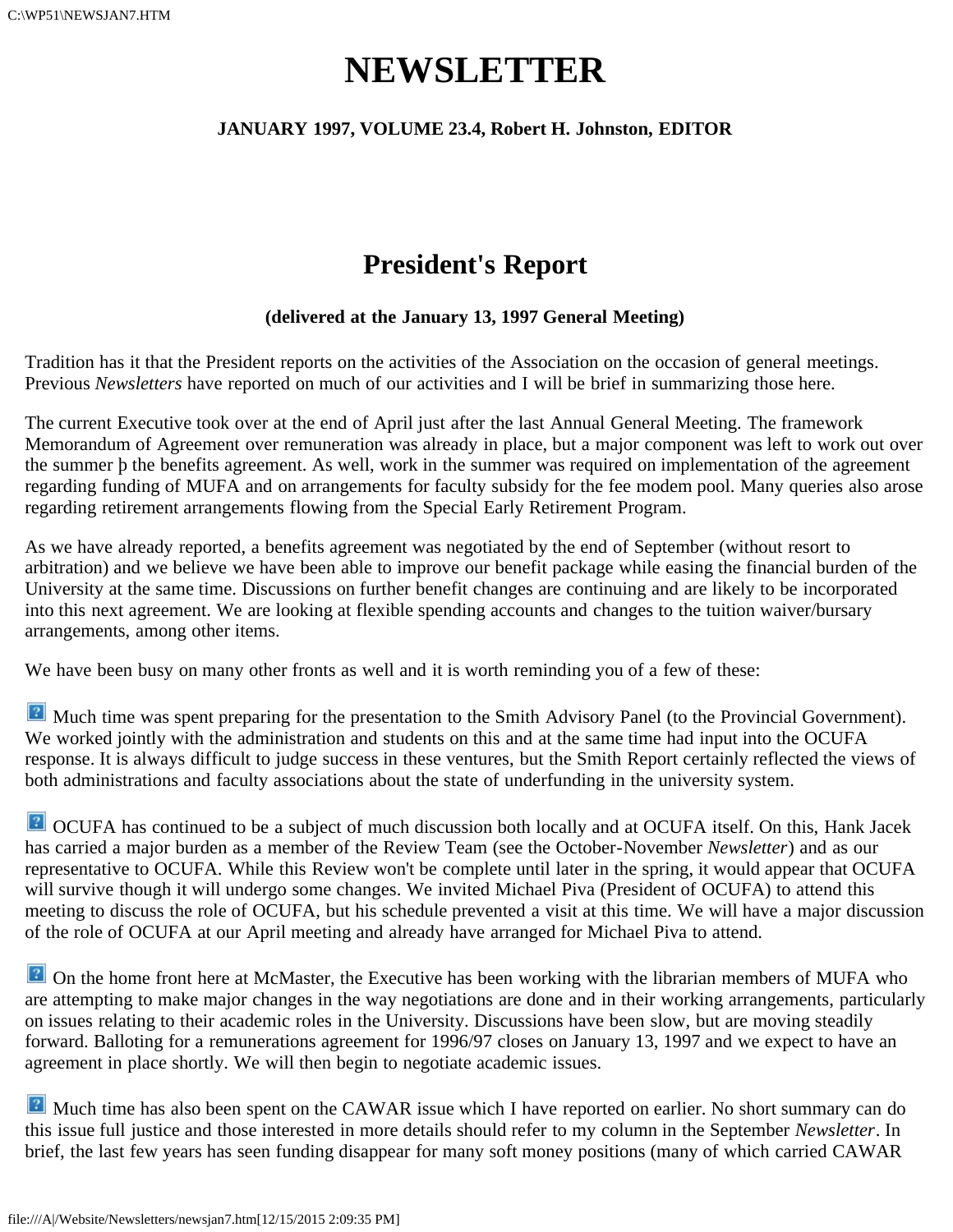status) at McMaster, particularly in Health Sciences. When the money began to disappear, promises of University positions began to appear. That is, some faculty holding CAWAR positions produced promises (often in writing) that a University-funded position would be provided should their `soft money' dry up. Though these promises were not approved by the Provost or the President, nor made in accord with University procedures, many were clearly legally binding on McMaster. The problem led Provost Heidebrecht (under pressure from MUFA) to freeze hiring of Special appointments (those leading to CAWAR) and CAWAR appointments, pending a sorting out of how promises were to be accommodated (and prevented) in the future. Much of the CAWAR problem now seems to be resolved. All promises have been discovered (we hope) and plans put in place to deal with them. New appointees will now receive letters on appointment that make clearer their Special or CAWAR status and make clear that informal promises will not be binding on the University. While we expect we have not heard the last of the CAWAR problem, we have made considerable progress in the last six months.

<sup>2</sup> It continues to surprise me how much time we spend on retiree issues. Of course, we will all be retirees some day (we hope) so these are not just of interest to current retirees. We have made progress on e-mail access (making it clear it is available to all retirees) and on the termination option at retirement (taking this option does not mean giving up one's rights as a McMaster retiree) in recent months.

**The last** *Newsletter* reports on our response to Directions II. This was a team effort by interested members of the Executive. We have yet to receive any response to our article, but we do not seem alone in this. Many who attended Town Hall meetings are still waiting to see if there will be any response to the issues they raised.

**P** Finally, let me note that the President of MUFA now has official observer status on Senate. Senate recently decided it would grant such status to organizations (at the request of student organizations) and MUFA subsequently requested and received observer status. MUFA has always benefitted from an overlap of membership between the Executive and Senate, so the voice aspect is not as important as it might be for other organizations. However, the official observer status will, importantly, allow the President to receive in advance information on what is coming to the closed session of Senate which will be an important addition.

 $\vert$  ?

I have enjoyed my term of office so far. It has been a most interesting experience. The President of MUFA meets regularly with the President and the Provost and, when things are working well, as I believe they now are, MUFA is consulted on all matters which might affect the terms and conditions of employment of faculty. In an organization as decentralized as McMaster, initiatives can start in all sorts of places so it still is the case that our input is sometimes overlooked. However, I must report that for the most part the relationship is currently working very well. In fact, talking with those involved in faculty association affairs at other institutions makes it clear we are involved in university affairs in ways most other faculty associations are not and most other faculty associations would envy. I hope this continues at least to the end of my term.

*Les Robb*

## **Librarians Unanimously Accept Salary & Benefits Offer**

On December 9, 1996, the librarians at McMaster were offered a remunerations package for the year July 1, 1996 to June 30, 1997, retroactive to July 1, 1996. The offer included: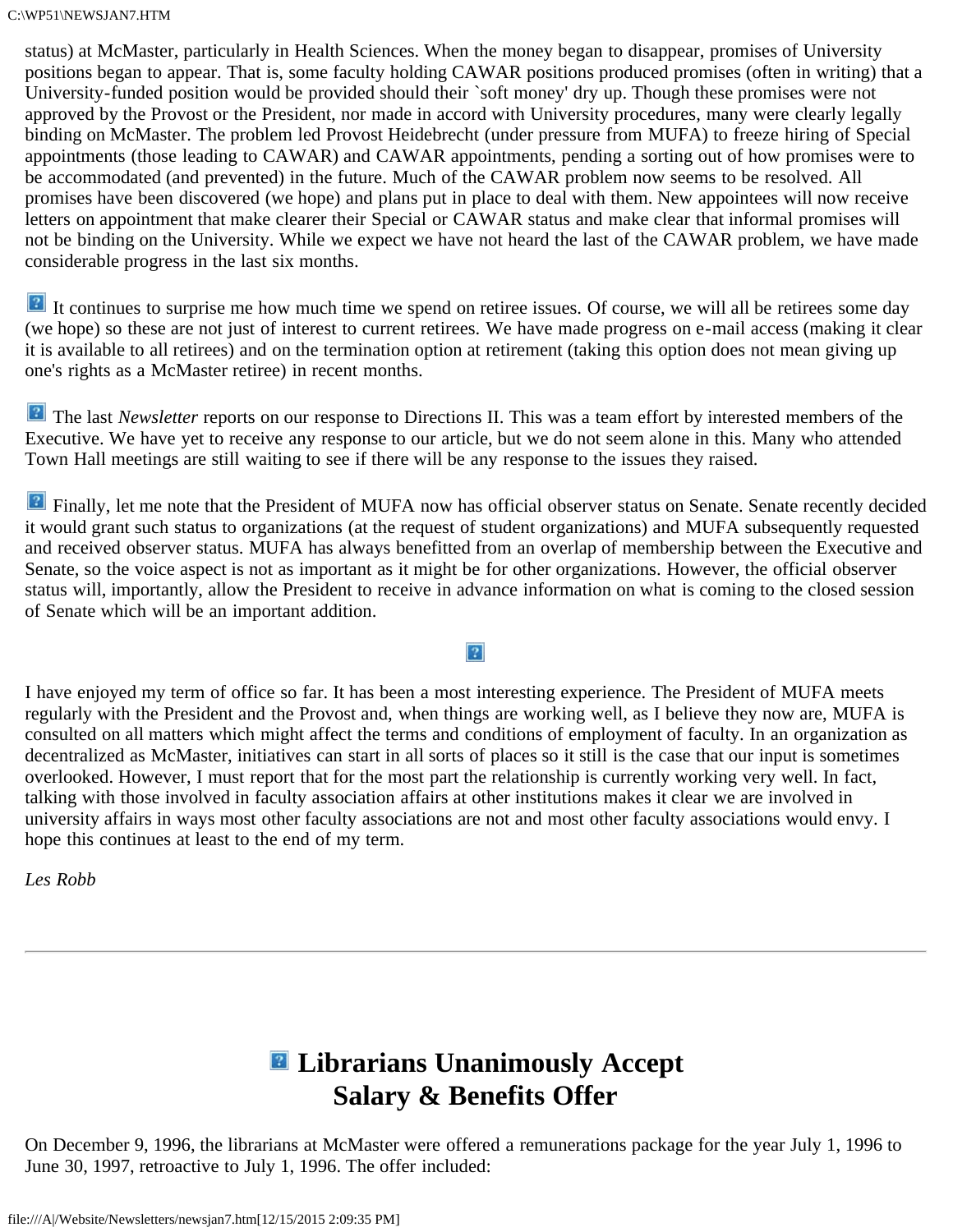**a** 2% merit pool to be allocated according to the grid scale and performance evaluations used in previous years, with resultant salary increases to take effect on December 15, 1996;

the choice of the MUSA/Exempt Group or the MUFA benefits package;

 and, in recognition of their contribution to the academic mission of the University, a one-time cash payment of \$250 to be added to the January 15, 1997 pay period.

The recommendation from the MUFA Librarians' Remunerations Committee was acceptance of the salary offer and acceptance of the MUFA benefits package, in order to set the precedent of bargaining with the faculty for benefits. An information package and a ballot went out to the 22 MUFA librarian members on January 6, 1997, with a follow-up meeting of the Remunerations Committee and the librarians on January 8. 20 of the 22 ballots mailed were returned. All who voted were in favour of accepting the salary offer and the MUFA benefits package (see Returning Officer's report below).

The next step will be to begin the negotiations of the Terms and Conditions of Employment for Librarians at McMaster as outlined in a brief submitted to the Provost in June 1996, and described in the October-November MUFA *Newsletter*. The Negotiating Team consists of Les Robb as President of MUFA, Bernadette Lynn as Chair of the MUFA Remunerations Committee, and Liz Bayley and Carl Spadoni as librarian representatives. They will meet with the administration team consisting of Jim Johnson (Dean of the Faculty of Social Sciences), Graham Hill (University Librarian), David Wartman (Director of Human Resources), and Michael Ouellette (Human Resources Administrator, Libraries).

1997 promises to be an exciting and productive year for the MUFA librarians!

*L. Bayley, Health Sciences Library*

 $|2|$ 

**I have counted the ballots which were distributed on January 6, 1997 to all professional librarians who are members of the Faculty Association. Two questions were asked:**

*1. I approve acceptance of items 3(i) and 3(iii) of the remunerations package for professional librarians for the year July 1, 1996 to June 30, 1997, as stated on p. 2 of the memo from H. P. Weingarten to A. L. Robb dated December 9, 1996*

#### **RESPONSES YES 20 NO 0 SPOILED 0 TOTAL BALLOTS CAST 20**

*2. I approve acceptance of the following benefits package:*

#### **RESPONSES MUSA/Exempt Group 0 MUFA 20 SPOILED 0 TOTAL BALLOTS CAST 20**

 $|2|$ 

*D. P. Santry, Returning Officer*

 $|2|$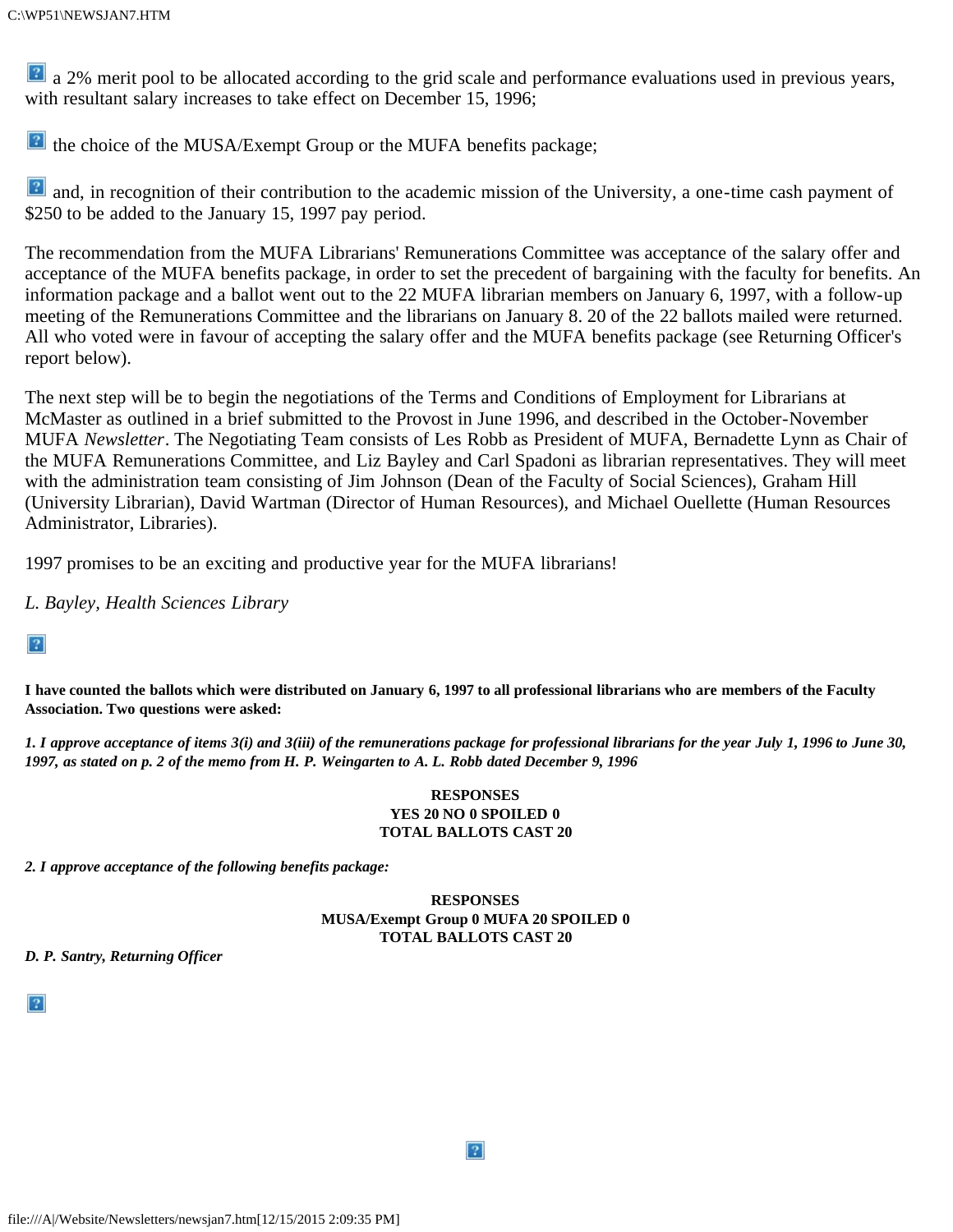C:\WP51\NEWSJAN7.HTM

## **Life in The Ruins**

### **BOOK REVIEW**

### $\mathbf{P}$

**Bill Readings,** *The University in Ruins***. Cambridge, Mass.: Harvard University Press, 1996; x + 238 pp.**

WHAT IS THE UNIVERSITY? What is its purpose? Sebastian Flyte's decadent club is very different from Raskolnikov's centre of nihilism or Lucky Jim Dixon's post-WW2 red brick career factory, and none of these are like Cardinal Newman's centre of reason and culture. They all, however, now share a common feature þ they have fallen on hard times and, in Bill Reading's words *"We have to recognize that the University is a ruined institution, while thinking what it means to dwell in these ruins without recourse to romantic nostalgia"* (p.169)

From the Université de Montréal, before his untimely death, Bill Readings has reviewed the history and purpose of the University over the last three centuries in an articulate, readable and idiosyncratic text, that attempts to come to terms with the sense of that quotation.

Beginning in Chapter 2 with a spirited review of the current preoccupation of Universities with excellence, which he rejects as an integrating principle having *"the singular advantage of being entirely meaningless"* (p.22), he finds as a consequence that the University *"now serves nothing but itself, another corporation in a world of transnationally exchanged capital''* (p.43). In successive chapters the decline of the nation-state under the globalization of economies is shown to be no longer able to accommodate the Kantian University of reason, the culture-based University of Humboldt and Newman or the literature-based University of XIXth and XXth century Britain and North America. The decline of the University's capacity *"to realize the essence of a nation-state or its people"* (p.51) is found to have *"effectively voided the social mission of the modern University"* (p.89), although not all of us might see its former purpose in these terms.

The abandonment of culture as an essential function of the nation-state is claimed in Chapter 7 to have led to the emergence of programmes of "cultural studies" as a substitute for traditional disciplines such as philosophy, literature, history; Readings' preoccupation is, of course, with the humanities and he gives little attention to the natural sciences as components of culture. Because excellence is no ideology, and has no external referent, the decline of the University is characterized as "dereferentialization" in which the *"administrative logic of evaluation replaces the interplay of teaching and research as central to the functioning of the University"* (p.126).

Student activism and the events of 1968 (Chapter 9) mark a renewed interaction between the University and the public sphere, which led to *"The replacement of culture by the discourse of excellence"* (p.150).

The following (and last) three chapters attempt to find a way for the future. The necessity of re-evaluating the role and purpose of teaching is examined in a language which is relentlessly convoluted and opaque; we are told, for example, that *"A belief that we know what teaching is or should be is actually a major impediment to just teaching"* (p.154). The goal of pedagogy is to replace the empty idea of excellence with the "empty name of Thought", and it is necessary to replace the "magister" who instructs, by the *"rhetor"* who takes account of the audience (not a particularly innovative concept). We are warned that dwelling in the ruins necessitates that we choose *"something other than offer ourselves up for tourism: the humanities as cultural manicure, the social sciences as travelogue, the natural sciences as the frisson of real knowledge and large toys"* (p.172). The book ends with a bleak prospect of our becoming a community of dissensus, where *"the attempt is made to think the social bond without recourse to a unifying idea"* (p.191).

The text is exhaustively referenced and complemented with 43 pages of footnotes. The book is well-made and typographical errors are virtually non-existent.

Although the theme is the decay of one of the major achievements of Western civilization, the book is not overtly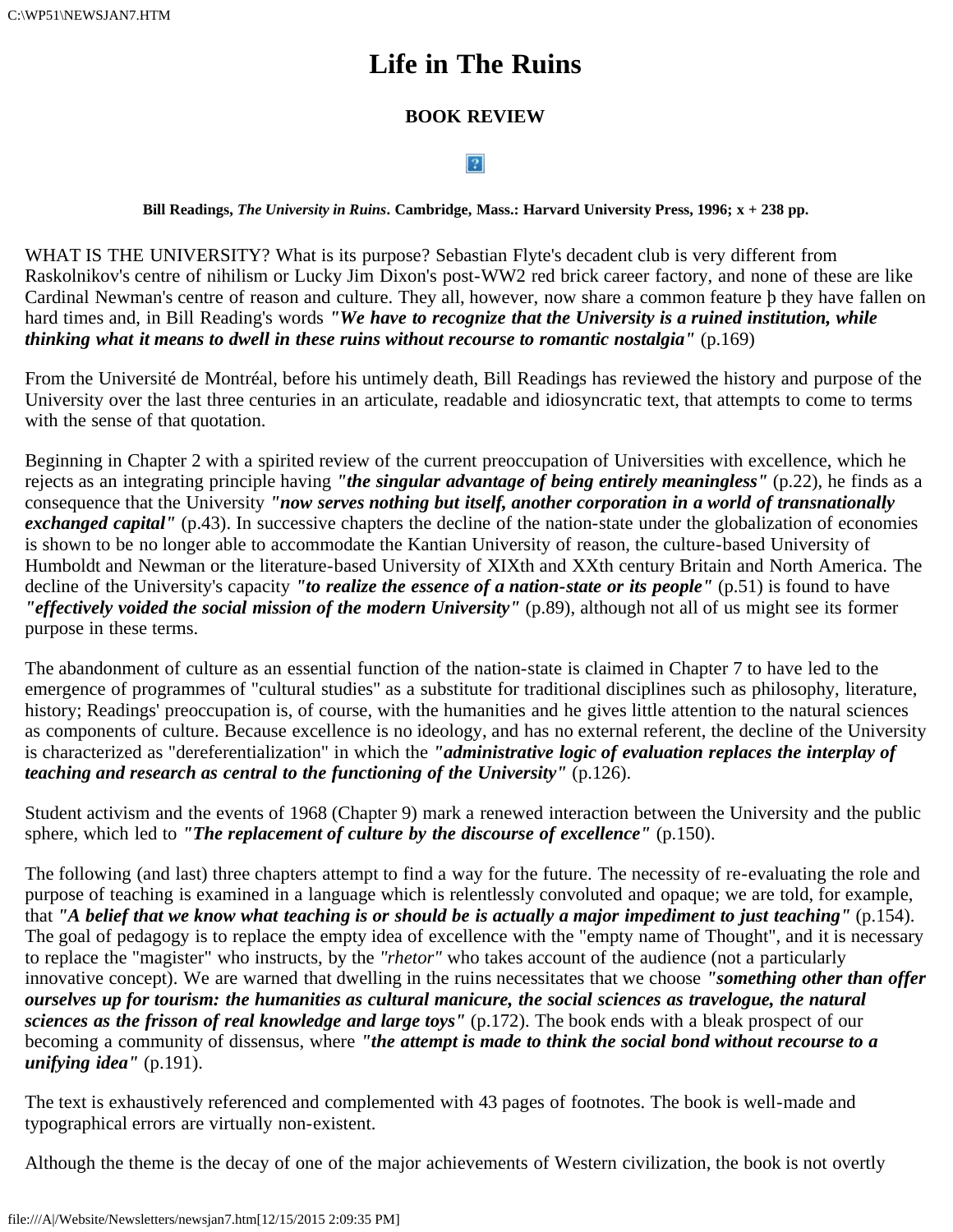pessimistic. I would have been happy to find Bill Readings full of proposals to rebuild the ruins, but the pervasive social climate of the late XXth century eschews great expectations. Whether every argument is convincing, or even comprehensible, is immaterial. It is a book for our time.

*Denis M. Shaw, Professor Emeritus, Geology*

## **Antony Derek Hammond**

#### **Professor, School of Art, Drama & Music 1938-1996**

McMaster University lost a valued scholar, teacher, administrator and colleague when Tony Hammond succumbed to cancer on Friday, December 13, 1996. At the time he was in Pittsburg, preparing to undergo further experimental treatment in his courageous and dignified battle with the disease.

Tony was born and educated in New Zealand, receiving his PhD from Auckland in 1970. His academic career in Canada began at York University in 1966, and he came to McMaster as Lecturer in English in 1969. In 1989 he became Professor of Drama and English, reflecting his association with both disciplines.

He was Chair of the Department of Drama from 1989 to 1992, and Founding Director of the School of Art, Drama & Music at its inception in 1995. His broad background in and love for the arts, combined with his enthusiasm for the innovative direction heralded by the new School, made him the ideal choice to lead the three amalgamated Departments.

Tony's scholarship was focused on Elizabethan and Jacobean drama, and he was working, right up until his death, as Textual Editor for *The Cambridge Edition of the Works of John Webster*, Volume I of which was published in 1995. He had a lifelong love of music, and as a boy even contemplated a career as a professional singer. This interest manifested itself in his later activities as critic and expert in the field of opera. Indeed, Hugh Fraser, in an article in The Hamilton Spectator published shortly after Tony's death, referred to him as "one of my greatest teachers".

Those of us fortunate enough to have known Tony well remember him as a warm and loving individual, brilliant in his analysis of the human condition, exceptionally disciplined and hard-working, and always willing to help and encourage his colleagues in their endeavours.

A memorial service was held on December 21, 1996 at All Saints Anglican Church, where Tony had been a member of the choir. It was attended by a broad spectrum of friends from the academic and local community; one could not fail to notice both the large number and the diversity of the people that had been affected by Tony Hammond during his tragically short life.

*Hugh Hartwell, Director School of Art, Drama & Music*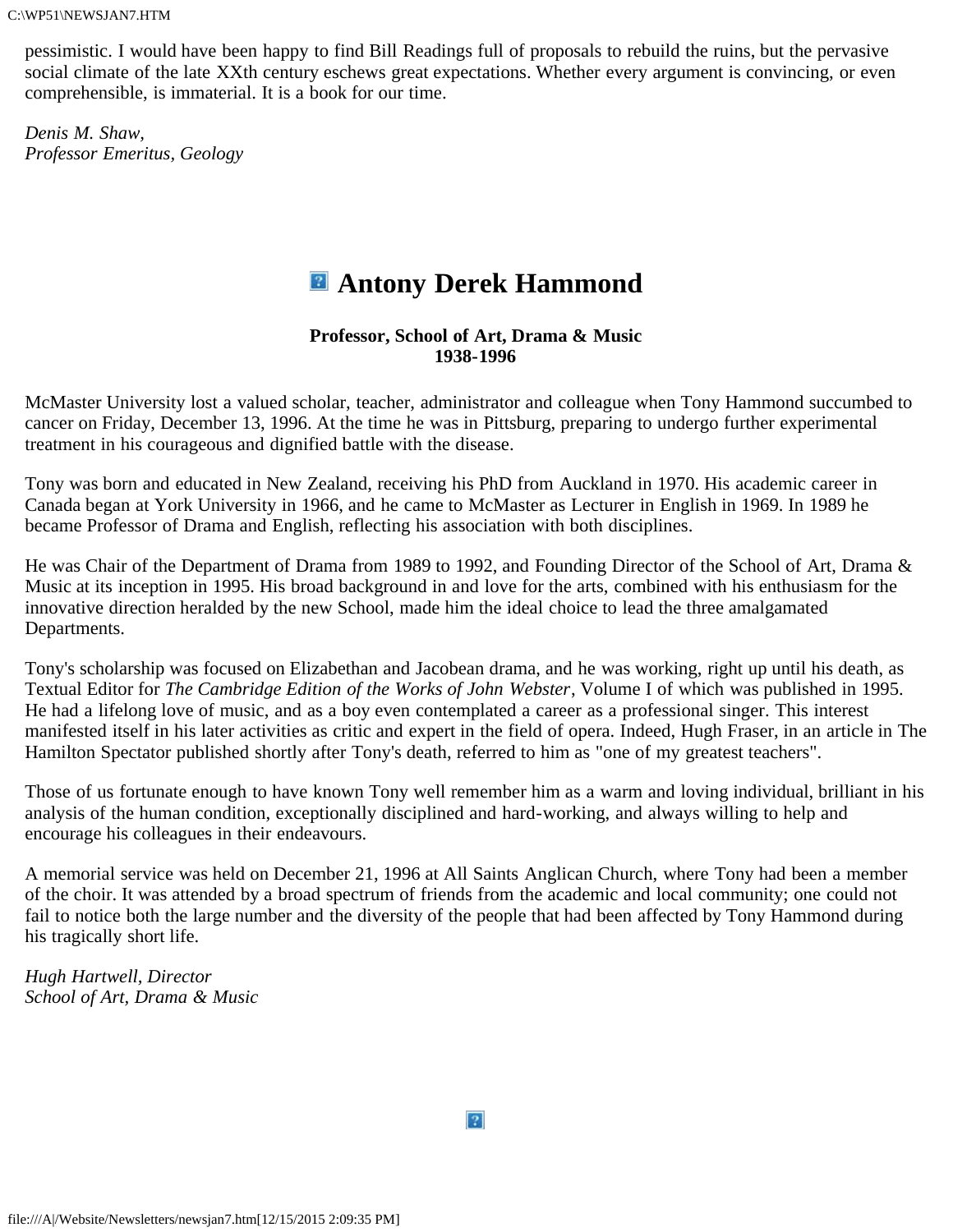### **Announcements**

#### $|2|$

### **<sup>2</sup>** Modem Pool Funding

[circulated previously on e-mail]

If you have logged on to your computer through the fee modem pool since January 9, you might have noticed an increase in your paid funding (account balance). This is because another \$40 (80 hours) was added to the account of each faculty member (for a total of \$80 or 160 connect time).

As you may recall, in our last round of negotiations, we negotiated that a pool of money (\$20,000) would be set aside to provide financial help to faculty members using the modem pool. We began with a very conservative estimate of how much we could allow per faculty member and not exhaust the \$20,000. A review of the first three months of use indicated that we could easily increase the amount and, through the Joint Committee, have now done so.

Those of you who spent more than \$40 since September, when the first contribution was put into your account, might be wondering about a rebate. I am sorry to say that we have not negotiated any rebates because it is administratively complex and we agreed when we first negotiated these funds to keep the administration as simple as possible. Instead, we have worked on the assumption that if someone has already spent more than \$40, that person will surely use all of the next \$40 by June 30, 1997 as well.

*Les Robb*

### **Policy on Electronic Mail Accounts for Retired Faculty**

It is agreed that provision of e-mail computer accounts for retired faculty members is to be treated similarly to the provision of mail boxes or library cards. All retired faculty should have access to an e-mail account on the same terms as active faculty. Like the mail box or library card, the e-mail account is to be used for University or academic business. The account may be accessed from University computers or by modem. In the latter case, if the retired faculty member wishes a fee modem account, this is also available and can be arranged (for example, through the purchase of vouchers at the Bookstore or by provision of a research account number).

Given past experience with illegitimate use of computer accounts by "hackers", it is recognized that for management purposes it might be necessary to require retired faculty to renew the e-mail computer account from time to time, or for CIS to remove accounts that are inactive over a long period of time.

This policy shall be reviewed no later than five years after its implementation.

*Approved by the Joint Committee*

*December 9, 1996*

## **ATTENTION**

### **RETIRED FACULTY**

If you would like to be included on the Faculty Association's e-mail Distribution List, "g-mufa", and/or the Association's chat line, "g-mufagab", please send an e-mail to that effect to "mufa@mcmaster.ca".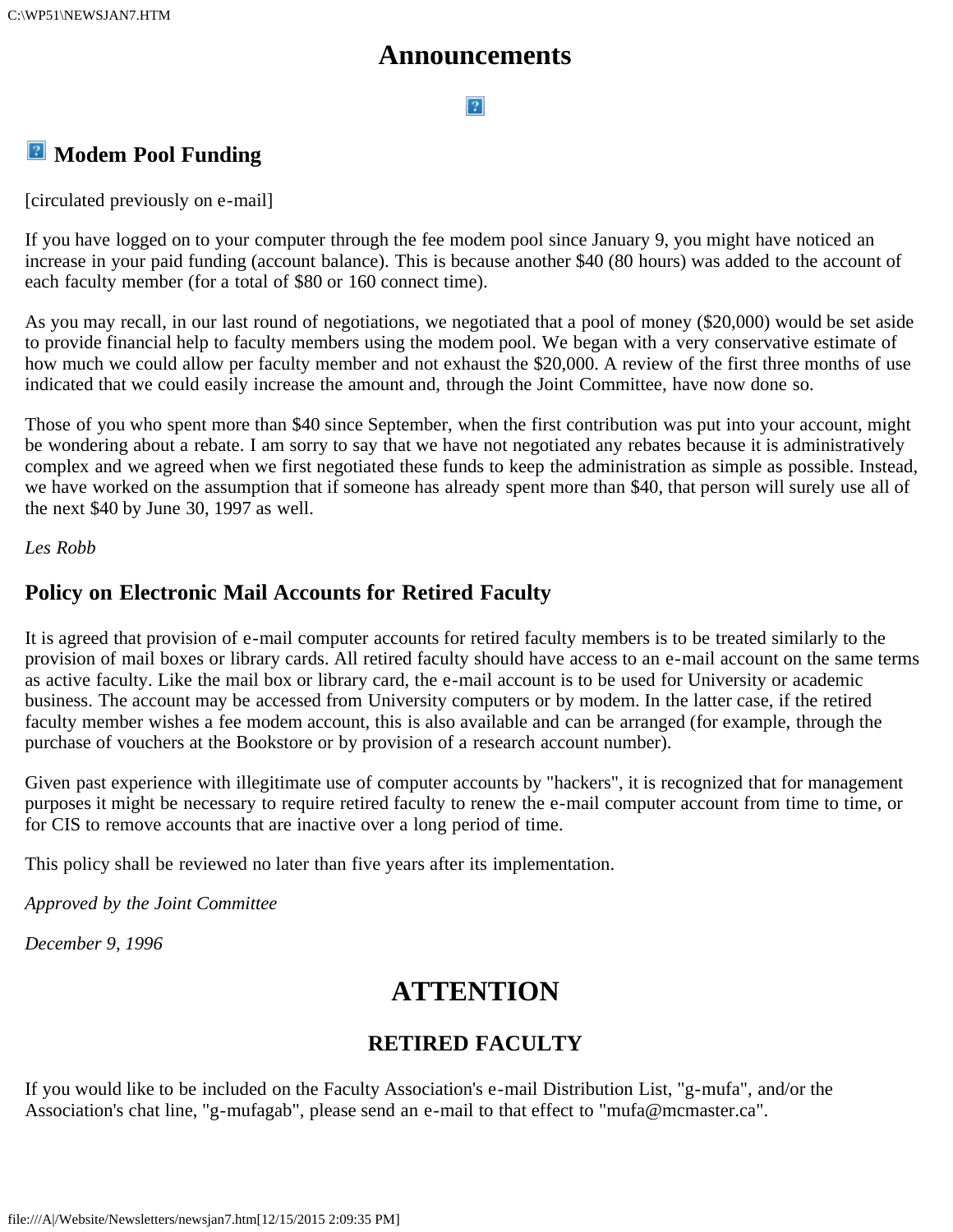### **OCUFA Teaching & Academic Librarianship Awards**

#### **LAST REMINDER:**

DEADLINE for receipt of nominations: **February 14, 1997.**

INQUIRIES TO: 416-979-2117 or your Faculty Association Office (ext. 24682; mufa@mcmaster.ca)

### *E* House for Sale

Beautiful 1883 brick Victorian house located on Best Street in Dundas. Formal living and dining rooms, large country kitchen, main floor family room modern bath, 3+1 bedrooms, large attic, and central air. Architectural gem in move-in condition. Private Sale þ \$325,000. For more information, please call 627-2142.

### **E** McMaster Student Opportunity Fund

As many of you already know, McMaster has launched the McMaster Student Opportunity Fund, a new program under which the Government of Ontario will match, dollar for dollar until March 31, 1997, all donations and pledges committed to student financial aid. The Executive of the Faculty Association passed a motion at its December 18 meeting supporting this initiative in principle and agreeing to encourage MUFA members to contribute to the Fund.

At the General Meeting on January 13, 1997, members discussed whether the Association, itself, should contribute to the Fund. The consensus of those members present was that MUFA should contribute \$2500 to the Fund, thus establishing a McMaster University Faculty Association award or bursary.

We would like your input. Please let us know if you agree or disagree with those at the General Meeting. Drop us a line (HH 103A, e-mail: mufa@mcmaster.ca) or give us a call (ext. 24682) as soon as possible as the Executive will be considering this issue in early February.

Dear Faculty Colleagues:

Members of the Selection Committee for the **McMaster University Distinguished Alumni/Alumnae Award** meet on an annual basis to consider nominees for this award. Two awards are granted each year; one in the Arts (comprising Humanities, Performing and Fine Arts, Social Sciences, and Business), and the other in the Sciences (comprising Science, Engineering and Health Sciences). For the 1996 award, the Committee selected the following recipients:

#### **(Science category)**

Dr. Clifford M. Will, Professor of Physics, Washington University

#### **(Arts category)**

 $|2|$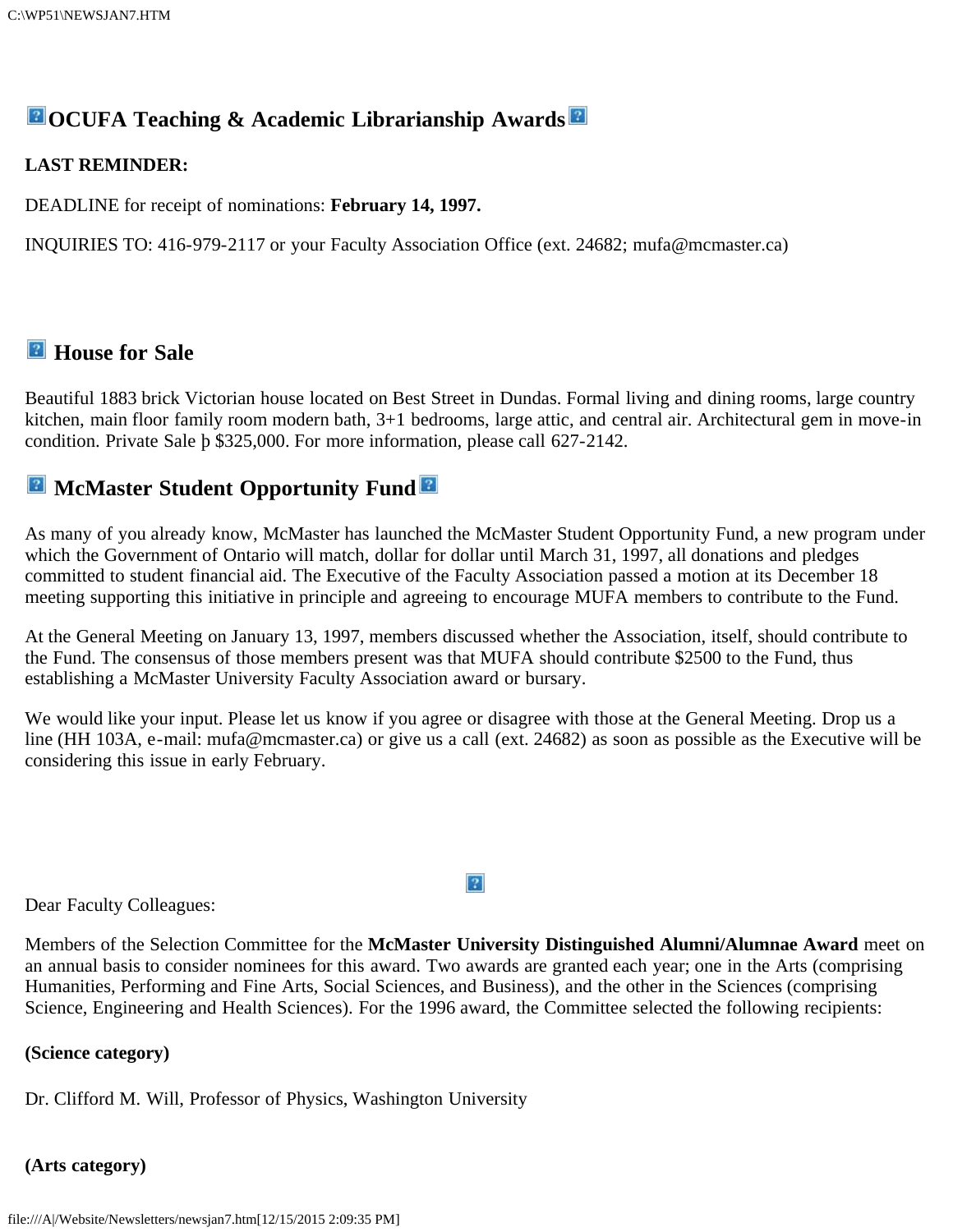Dr. Marianne Abeles Ferber, Professor of Economics, U of Illinois at Urbana-Champaign

I invite you to consider recommending a candidate to the Selection Committee for the 1997 award. Each entry is valid for three years, and therefore, nominees nominated in 1995 and 1996 will be re-considered along with those who will be nominated for the first time in 1997

Nominations must be received by *MARCH 14, 1997*. Nomination forms are available through Roger Trull, Chair of the Selection Committee. Please contact his office in GH 110, Ext. 24677.

These awards are an extremely important element in our program for recognition of outstanding alumni, and I hope you will encourage participation in this competition.

Yours sincerely, Peter George

 $|2|$ 

## **Actual Newspaper Headlines**

**(collected by actual journalists)**

- **H** Hospitals Are Sued by 7 Foot Doctors
- **R** New Study of Obesity Looks for Larger Test Group
- **R** Kids Make Nutritious Snacks
- **B** British Union Finds Dwarfs in Short Supply
- **P** Man Minus Ear Waives Hearing
- **Typhoon Rips through Cemetery; Hundreds Dead**
- **2** Old School Pillars Are Replaced by Alumni
- **Man Struck by Lightning Faces Battery Charge**
- **Red Tape Holds Up New Bridge**
- **B** Survivor of Siamese Twins Joins Parents
- **Drunk Gets Nine Months in Violin Case**
- **Panda Mating Fails; Veterinarian Takes Over**
- **P** Iraqi Head Seeks Arms
- **E** If Strike Isn't Settled Quickly, It May Last A While
- **P** Cold Wave Linked To Temperatures
- **E** Sex Education Delayed, Teachers Request Training
- **E** Eye Drops Off Shelf
- **P** Two Sisters Reunited after 18 Years in Checkout Counter